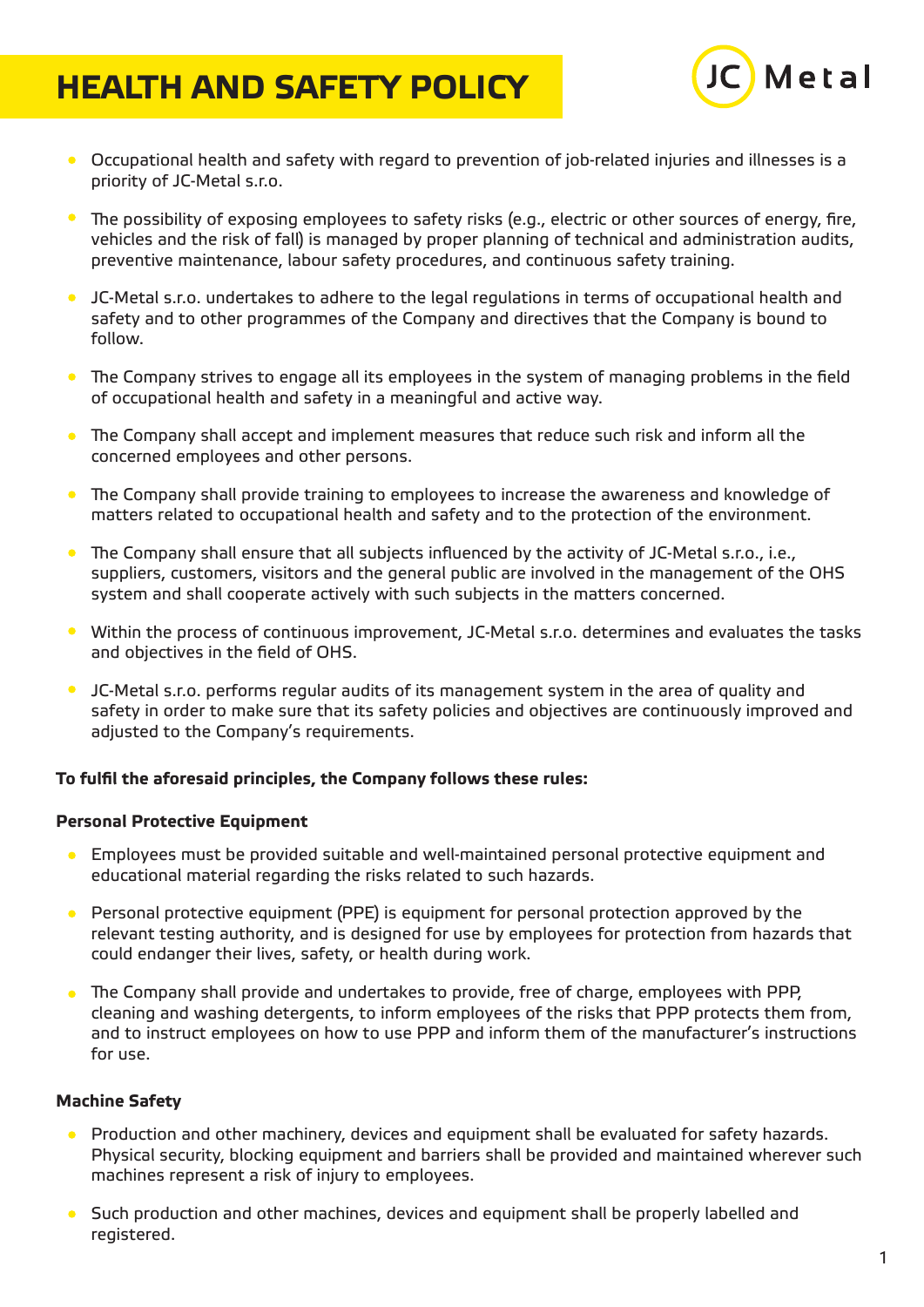- The Company shall familiarize employees with the user manual of machines they come in contact with and notify them of any potential risks.
- The Company shall ensure a safe operation of the used machines, devices and equipment, provide  $\bullet$ safe performance of activities, regularly perform prescribed checks, revisions, technical inspections and maintenance of all the used machines, technical equipment, devices and tools, and make sure that any detected defects and deficiencies are removed.
- Employees shall follow the rules of safe work stipulated in valid regulations, by the employer and  $\bullet$ manufacturer's operating and maintenance instructions, and refrain from any banned activities.

#### **Emergency Preparedness**

- **•** Potential emergency situations and events must be identified and assessed in advance and their impact must be minimized by introducing emergency plans and response procedures, including: emergency announcements to employees and evacuation procedures, courses and staff training, appropriate fire detection and suppressing equipment, free and unblocked exits, appropriate emergency exits and recovery plans.
- $\bullet$ Such plans and procedures shall focus on minimizing harm to life, the environment and property.

#### **Incident and Accident Management**

- **•** The Company undertakes to follow all the legal regulations in terms of occupational health and safety and other programmes and internal regulations of the Company.
- The Company has implemented procedures and systems concerning the prevention, management,  $\bullet$ monitoring and reporting job-related injuries and illnesses, including provisions that encourage employees to report.
- The Company strives to engage all its employees in the system of managing problems in the field  $\bullet$ of occupational health and safety in a meaningful and active way.
- Employees shall immediately notify their superior of their job-related injuries, provided that their  $\bullet$ medical condition permits it, of a job-related injury incurred by another employee or another individual that they have witnessed, and provide first aid to injured persons and call for medical assistance, if necessary.
- $\bullet$ Employees shall cooperate in determining the causes of the injury and provide all the necessary information.
- The Company shall record injuries and illnesses, investigate cases and implement remedial measures with the aim to eliminate their causes and facilitate the return of employees to work.

#### **Workplace Ergonomics**

- The Company pays attention to proper ergonomics of the employees' workstations, created with respect to the physical and mental needs of employees.
- The Company is aware that suitable ergonomics and layout of the workstation positively affects employee performance, reduces injury rate and contributes to a higher labour efficiency.

#### **Handling of Chemicals**

- Exposure of employees to chemical, biological and physical agents must be recognised, assessed  $\bullet$ and controlled. Any potential risks must be eliminated or controlled through proper planning of technical and administrative measures and inspections.
- The Company determines the place and manner of storing flammable liquids and chemical  $\bullet$ substances (in case of such necessity), the most suitable is storing in original packaging in a fireproof (metal) cabinet.